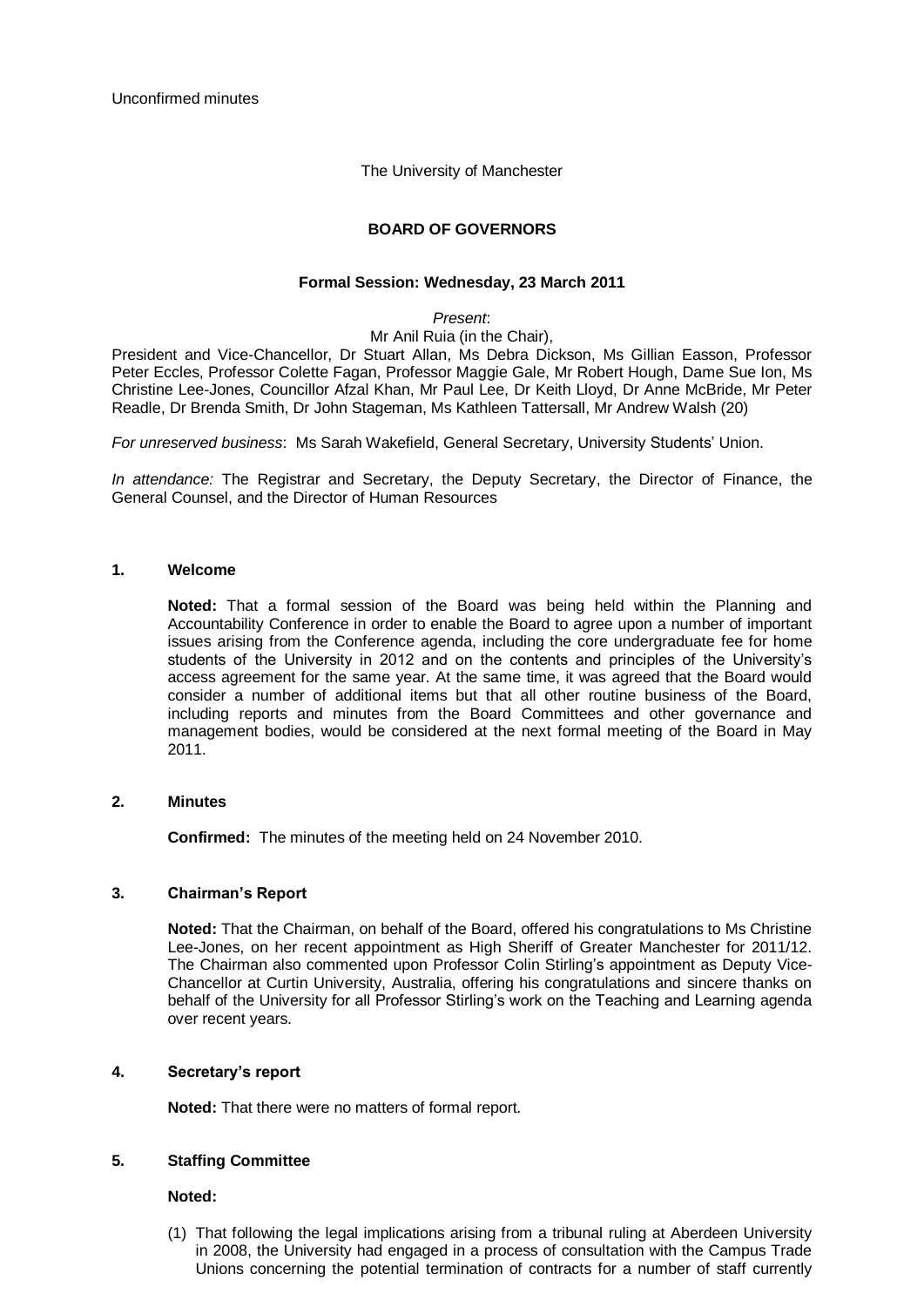employed on permanent contracts at risk and linked to finite external funding streams.. At the meeting of the Board in September 2010, the Board approved a proposal to establish a Staffing Committee of the Board, in accordance with the Statutes and Ordinances of the University.

- (2) That the first meeting of the Staffing Committee had been held immediately prior to the Conference, where it had agreed Terms of Reference and its *modus operandi*.
- (3) That the Committee would bring forward its recommendations for formal approval by the Board of Governors.

**Resolved:** To approve the Terms of Reference and *modus operandi* of the Staffing Committee (as provided at Appendix One of these minutes)

## **6. Decisions arising from matters discussed at the conference**

**Received:** A paper proposing a series of resolutions to be adopted by the Board following the matters presented to and discussed during the Planning and Accountability Conference. The paper contained seven recommendations:

- The first recommendation reaffirmed the key principles guiding the University"s approach, as previously endorsed by the Board, to managing and responding to such funding pressures. The second recommendation concerned the proposed core home undergraduate fee for 2012.
- The third recommendation described the principles underpinning the Access Agreement the University had developed in preparation for submission to the Office for Fair Access.
- The fourth recommendation concerned the University's best estimate of the University"s projected financial position in 2014/15 relative to the situation in 2010/11, and which had identified a likely funding gap of £27 million. This does not take account of further, as yet unknown financial pressures. It was noted that the financial position prior to 2014/15 was possibly worse than this projection.
- The fifth recommendation concerned the University's commitment to a high quality experience for all its students.
- The sixth recommendation proposed introducing an additional voluntary severance scheme, subject to consultation with campus trade unions, and the final recommendation outlined a target for non-pay savings.

**Noted:** That the Board debated and considered in detail the recommendations proposed for adoption and the following are among the key points noted from the ensuing discussion:

- (1) That the University"s assessment of the likely financial funding gap as described during the President and Vice-Chancellor"s presentation to the Conference, was a best estimate, based on imperfect and uncertain information. As the assessment was subject to fluctuation, the information had not been presented formally to the Board as the sole rationale for the determination of the maximum level proposed for the core home undergraduate fee. While the core fee level proposed was informed by this analysis of future funding, it was also recommended to be set at this level in order to ensure and improve the quality of teaching and the wider experience that the University offers to all students. It also reflected the value of a Manchester degree in the employment market.
- (2) That the Board would continue to oversee financial planning by the University, as it developed through this uncertain period, through the work of the Board Monitoring Group.
- (3) That, in supporting the introduction of the maximum undergraduate fee, the Board would communicate its reluctance in supporting this proposal.
- (4) That some members of the Board described their great personal difficulty in respect of supporting the recommendation to set the core home undergraduate fee of the University at £9000 per year. Although many noted the strengths and measures aimed to widen access outlined in the Access Agreement, some members expressed their concerns about the potential effect on the higher education choices made by students from poorer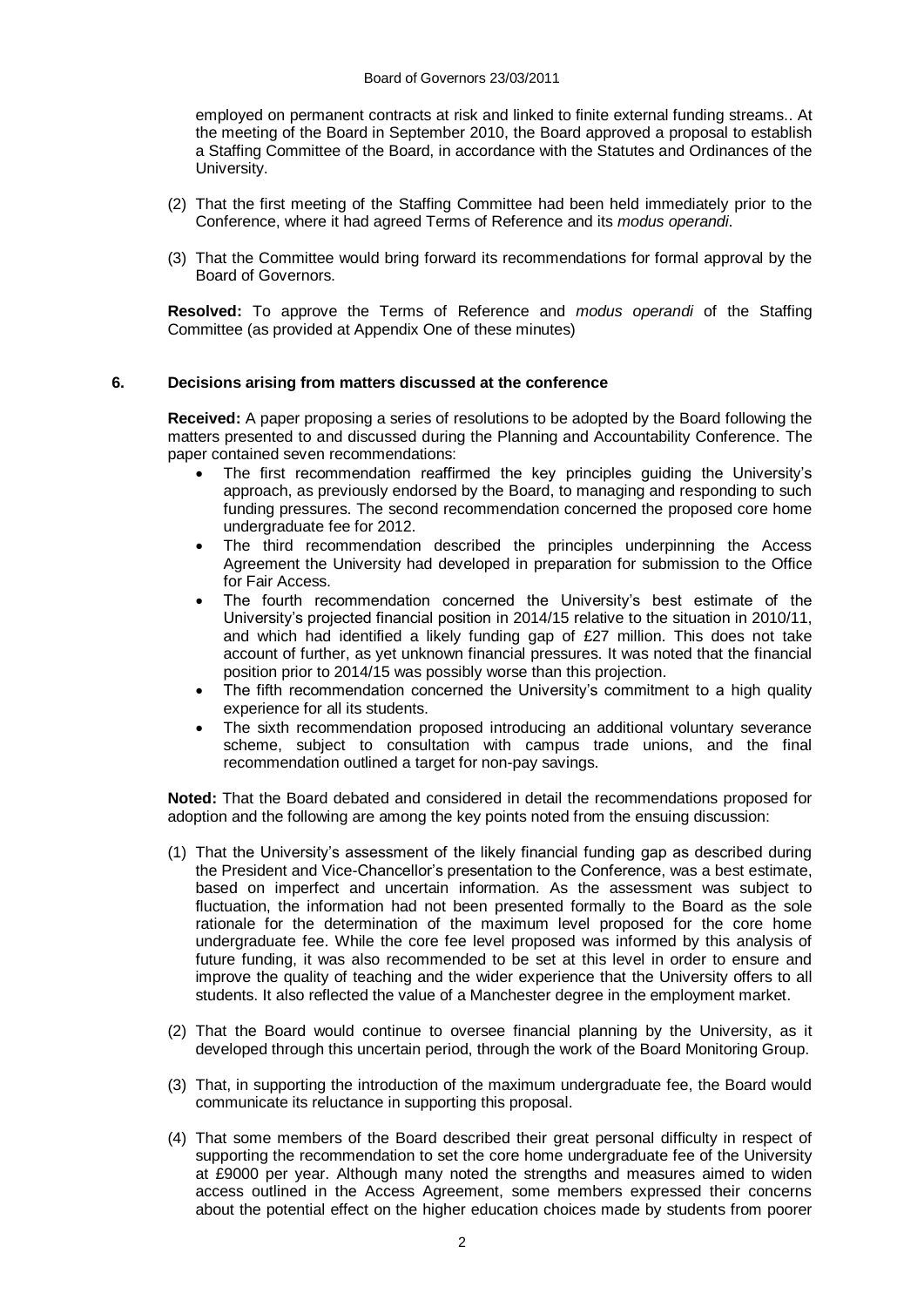#### Board of Governors 23/03/2011

backgrounds. In relation to this specific recommendation, the student representative expressed her misgivings about the direction of student funding nationally and her firm belief that the policy was deeply unfair on students. As the student representative on the Board of Governors she would abstain from the decision taken in respect of the core undergraduate fee level. A lay member of the Board in category 2 and a representative member of the Senate in category 3 also abstained from this particular recommendation. While recording these abstentions and recognising the concerns of some Board members the Board noted that, in the current uncertain funding environment, and taking other considerations into account including the value of a Manchester degree, the maximum fee outlined should be supported.

- (5) That the savings required from the proposed ERVS scheme, where only those applications in the strategic interest of the University would be supported, was necessary for the financial sustainability of the University and in order to enable the University to identify funds for strategic investment. Within recent communications the President and Vice-Chancellor had explained that compulsory redundancies, as a result of changes in reduced university funding, were not planned but could not be ruled out. In launching the proposed scheme the University would seek to communicate clearly the rationale for the new scheme and the difficult choices facing the University at this time.
- (6) That a staff member of the Board in category 4 abstained from the recommendation proposing the introduction of an additional voluntary severance scheme, as she felt unable to support it. The General Secretary of the Students' Union also abstained from this particular recommendation.
- (7) That the Access Agreement would be reviewed on an annual basis, and the University would seek to improve the terms of support in future years, if circumstances should allow.
- (8) That the President and Vice-Chancellor was working on the development of an article for UniLife, following her recent meetings at the Students" Union, and their desire to be seen as true partners in the educational experience. The paper would be circulated separately for the information of Board members.

**Resolved:** That the Board endorsed the following resolutions:

- (1) That the Board of Governors reaffirmed its support for the University in meeting its ambitions for excellence in the face of funding pressures, on the basis of the principles that were previously agreed by the Board in March 2010. These principles are set out below:
	- (a) Basic fiscal prudence. The University would not under any circumstances place its essential financial sustainability at risk, and annual budgets will not be approved by the Board unless they provide for realistically deliverable annual surpluses.

The Board reaffirmed the need for the University to deliver annual surpluses, apart from essential, exceptional circumstances, for which Board approval would be requested.

Tight financial controls, detailed monthly monitoring of variances against budget and quarterly accountability to the Board through Finance Committee will be rigorously maintained.

(b) Clear strategic direction. For this University, basic fiscal prudence will be regarded as necessary but insufficient and annual budgets will not be approved by the Board unless they provide for levels of strategic investment required to implement the Goals and Strategies set out in Advancing the Manchester 2015 Agenda.

> It follows that, in managing financial pressures, all decisions about divestment and investment alike will be aligned with the clearly defined strategic interests of the University.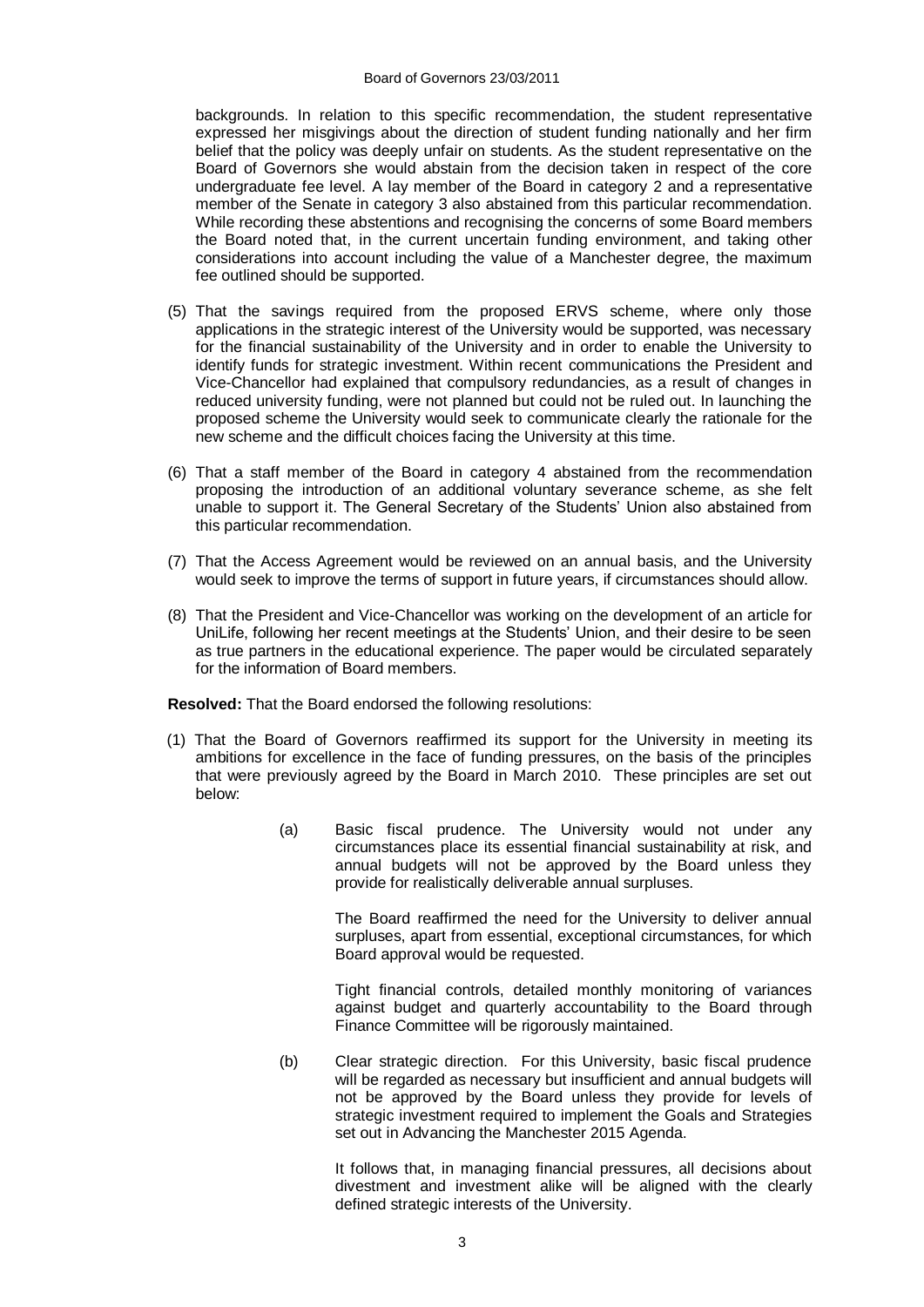Board of Governors 23/03/2011

- (c) Maintaining a Strong Cash Position. The University will take all necessary measures to establish and consolidate a cash position strong enough to meet any contingency arising from public funding cuts and/or pension increases.
- (d) Managing Staffing Levels on a targeted Strategic Basis. In the event of financial pressures requiring the University to reduce its payroll costs, all measures taken by the University to ensure that it remains operationally and strategically viable will be on a targeted, strategic basis.
- (e) Valuing Collegiality. Whatever the severity of the funding outcomes we face, The University of Manchester will at all times seek to handle staffing issues as an exemplary employer, practising collegiality, keeping colleagues at all levels informed and engaged as issues emerge, treating them with dignity and never losing sight of the fundamental truth that a university is, in essence, a collegial community.
- (2) That the Board of Governors approved a fee of £9,000 as the core undergraduate fee for 2012 on the basis that this was the fee level required to maintain and improve the quality of the student experience and represented the value of a University of Manchester degree. In supporting this recommendation, the Board of Governors noted that the fee the University can charge would be conditional on agreement by OFFA of the details of the associated Access Agreement for the University.
- (3) That the Board approved the principles underpinning the University"s proposed Access Agreement for 2012 (executive summary at Appendix Two). This built upon the University"s progress in widening participation to date and proposed expenditure worth up to £17.5million per year by 2015/16, equating to around £900 per student. The development of this agreement had been guided by the overriding principle that the University was committed to student entry being based on merit rather than ability to pay.
- (4) That the Board of Governors accepted the University"s analysis of a gap of £27 million as the best estimate for the University's financial position in 2014/15 relative to 2010/11. The analysis was based on known changes to external funding, estimates of other likely changes to income and costs, and those investment decisions viewed by the Board as necessary to maintain the University"s strategic momentum, including improvements to the quality of the student experience.
- (5) That the Board of Governors endorsed the University"s proposal to take all necessary steps to ensure a high quality experience for all students. These steps include the establishment of an additional investment capability earmarked specifically for investment in the student experience; improvements in student/staff ratios, noting that in some cases this will be achieved by a targeted reduction in home undergraduate student numbers, and a comprehensive review of the programme portfolio offered to students including programmes with small numbers of students which were inconsistent with the strategic mission of the University. The review should acknowledge the interest of the students in this process.
- (6) That the Board of Governors approved the creation of a VS scheme, subject to consultation with the Campus Trade Unions on the details, to serve the following purposes:
	- To achieve headcount reduction and payroll savings on a voluntary basis equating to £20 million;
	- To strengthen the University by taking decisions about which applications are accepted in the University"s strategic interests.

The scheme would be launched once the consultation with the campus Trade Unions had been concluded.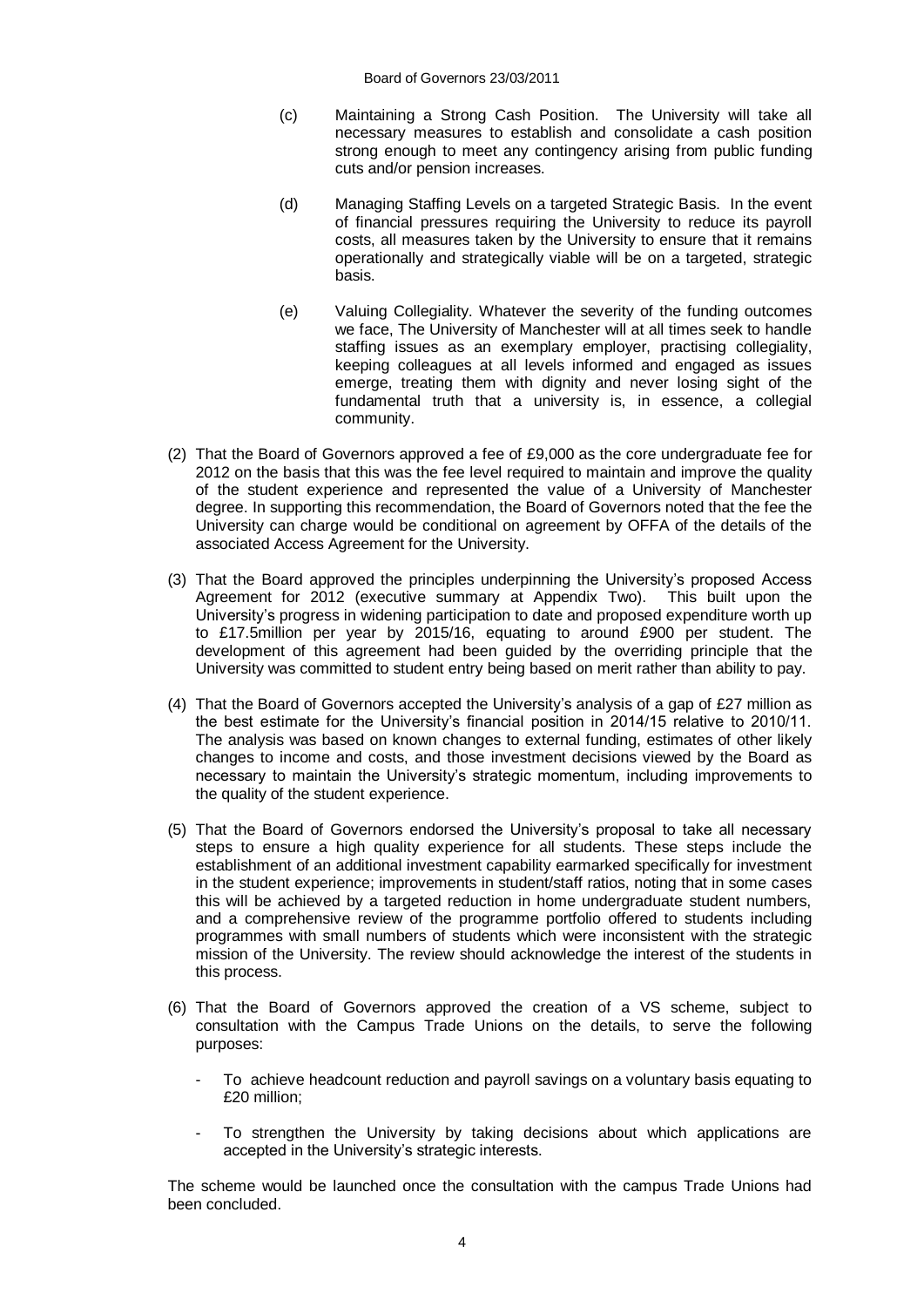In supporting the recommendation, the Board noted that the stated saving through the VS scheme of £20 million aims to meet the current, known financial challenges and does not take account of potential additional pressures.

(7) That the Board of Governors endorsed the establishment of a project to deliver non-pay savings of £7 million. The University would seek to identify savings as a result of process reviewed and improvements, amounting to a saving of £7 million from the 2011/12 expenditure budget.

# **7. Fraud Response Plan**

**Noted:** That, on reference from the Audit Committee, a revised Fraud Response Plan for the University had been brought forward for approval by the Board of Governors.

**Resolved:** That the revised Fraud Response Plan was approved by the Board of Governors for promulgation within the University.

### **8. Chair of Alumni Association**

### **Noted:**

- (1) That in accordance with the statutes of the constitution of the Alumni Association, notice of the vacancy arising in its chairmanship was included in the 2010 edition of the alumni magazine *Your Manchester,* placed on the alumni website (*Your Manchester Online*) pages and was reinforced in an e-communication sent to all alumni with email addresses. A letter was also sent to all alumni who had requested notices by post. The vacancy details were accompanied by a job description and an application form.
- (2) That several queries were received from alumni based in Manchester, London and overseas and a total of seven applications were received by the closing date of 31st January 2011. A Nominations Committee was convened on 8<sup>th</sup> February 2011. Members of the Committee were drawn from the Alumni Association Advisory Board excluding any members who had submitted an application as well as the current Chair. The Nominations Committee was joined by the alumni representative to the Board of Governors, Mr Peter Readle, and was chaired by Professor Rod Coombs as Deputy Chair of the Association. The Committee discussed the relative merits of each candidate and identified three strong contenders. One candidate, Ms Janine Watson, was unanimously recommended for the role as Chair, with the remaining two recognised as potential important volunteers (biographical information on Ms Watson is provided at Appendix Three).

**Resolved:** That the Board endorsed the Alumni Association"s nomination of Ms Janine Watson, as the new Chair of the Alumni Association, from 1 April 2011, for a period of three years in the first instance.

### **9. UMIP: Sign-off Protocol**

### **Noted:**

- (1) That the University had put in place a management services agreement with UMIP that set out the terms on which UMIP operates. In addition, the University had delegated authority to UMIP to sign certain documents on its behalf. A review of this was undertaken last year involving the University"s General Counsel, the Deputy Secretary and UMIP"s Commercial Director.
- (2) That the main change arising from this relates to Confirmatory assignments. These are the inward assignment of IP by an academic to the University and it is now proposed that these documents are signed off by UMIP instead of by the University.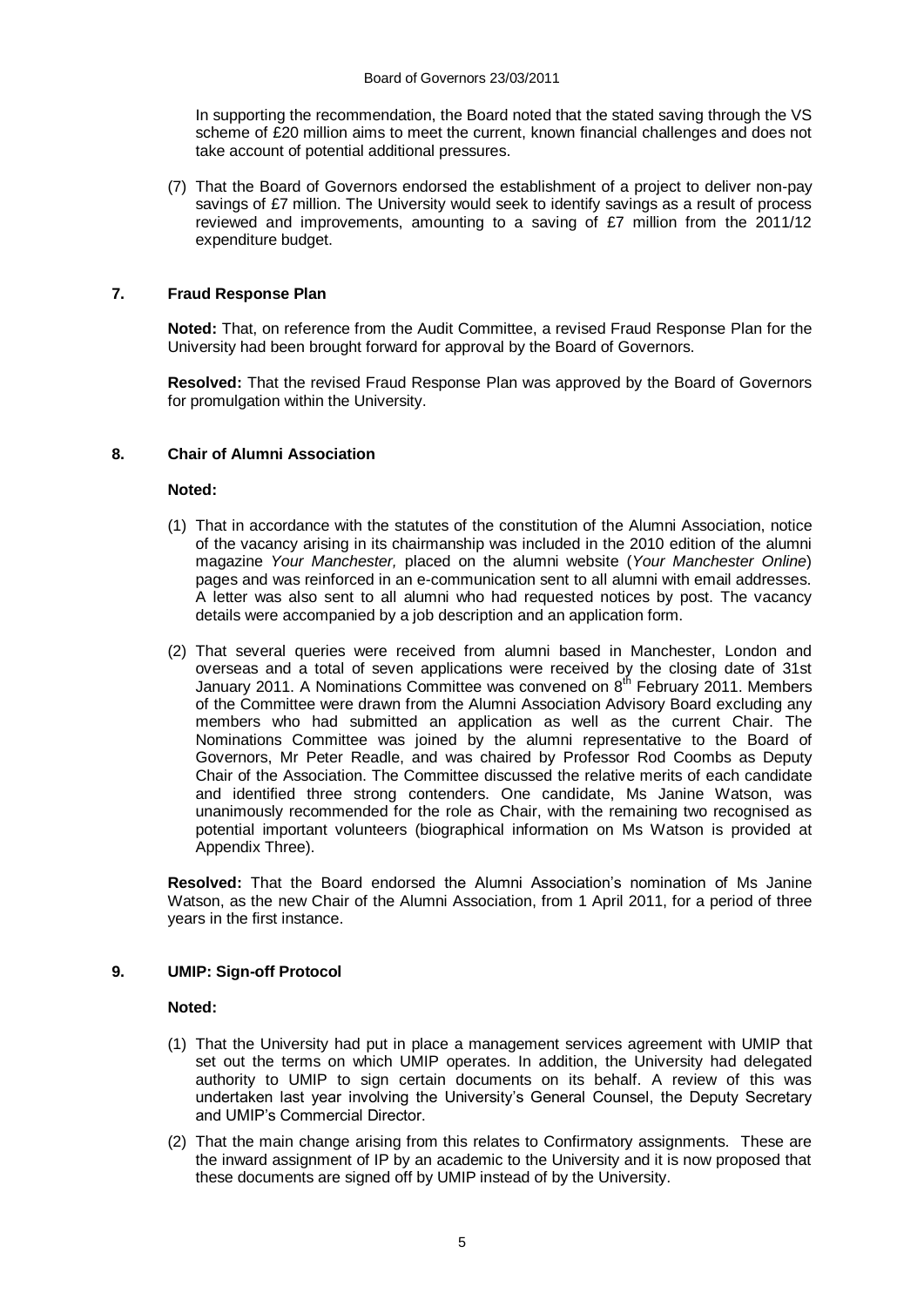**Resolved:** That, on reference from PRC and the Finance Committee, the Board endorsed the revised UMIP sign-off protocol.

# **10. Naming of Buildings**

### **Noted:**

- (1) That, during the Summer 2011, the teaching of the Optometry undergraduate degree programmes and the research activities of the majority of the "Eye and Vision Sciences" group would be housed in "New Wing Dover Street". The top floor of the building will be occupied by the Dean and Senior Management Team for the Faculty of Medical and Human Sciences. New Wing Dover Street" is a 1960s extension to a Victorian building ("Old Wing Dover Street"). As well as the two wings being very different in character and appearance, the refurbishment will remove any direct internal access between the two, and it would be appropriate to have a new name for the refurbished wing (whilst leaving the old wing with its existing name). Discussions and consultations have taken place within and between Optometry and the Faculty of Medical and Human Sciences in line with the University"s naming of buildings policy, and "The Carys Bannister Building" is the preferred joint choice of both occupants.
- (2) That "The James Chadwick Building" is proposed as a fitting name for the new home of the School of Chemical Engineering and Analytical Science.

**Resolved:** That the Board endorsed the naming of the Optometry Building as "The Carys Bannister Building", and the new building housing the School of Chemical Engineering and Analytical Science, as "The James Chadwick Building" (further information on both individuals is available at Appendix Four).

**Close**

**Taken as read and signed as a correct record on 18 May 2011.**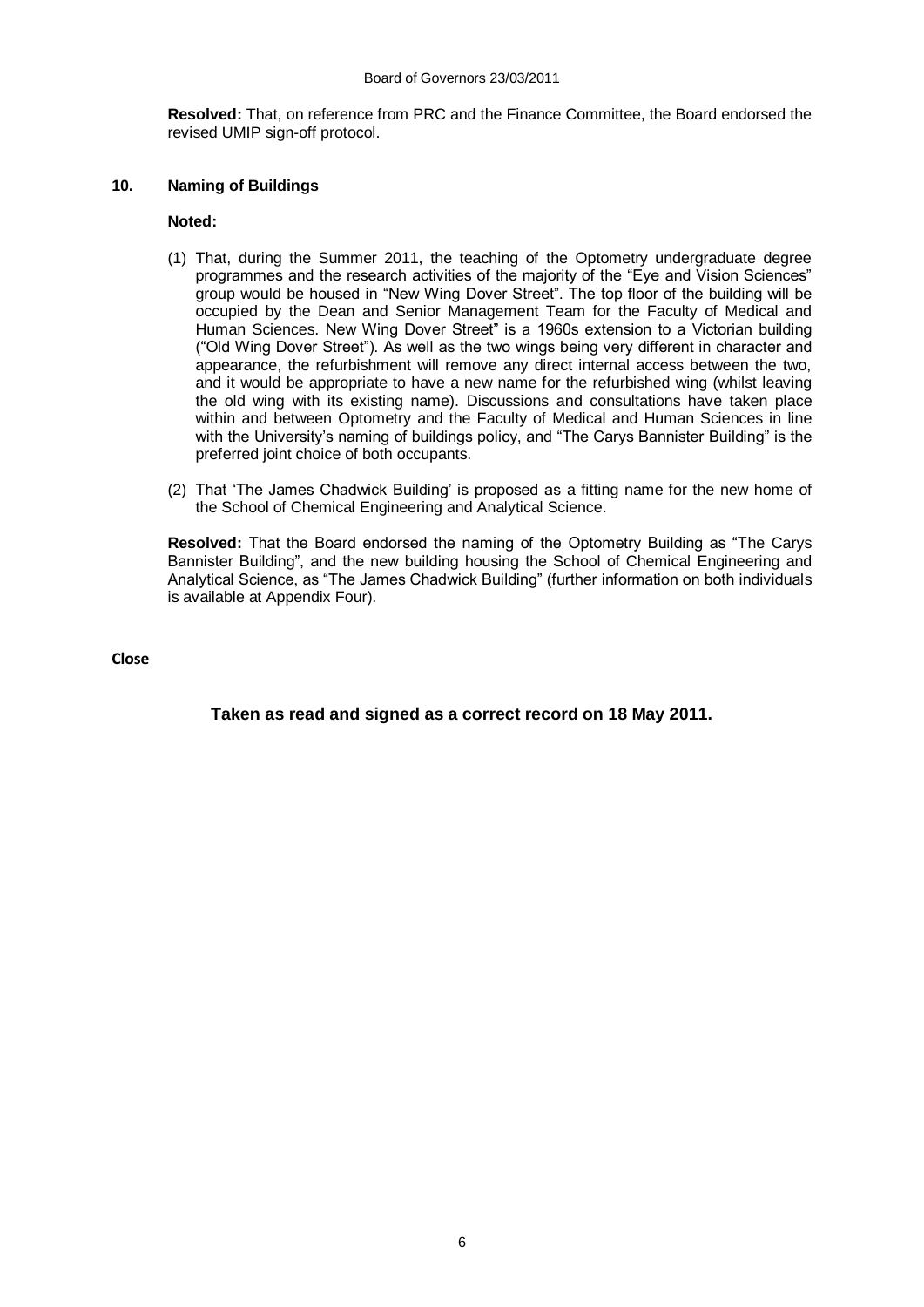# **APPENDIX ONE**

# **Terms of Reference and** *modus operandi* **of the Staffing Committee**

# **1. Introduction**

The Staffing Committee is established by the Board under Ordinance XXIII to give full and proper consideration to any proposals duly notified to it by or on behalf of the President and Vice Chancellor to dismiss members of staff by reason of redundancy pursuant to Statute XIII Part II.

These are the terms of reference and modus operandi of the Staffing Committee. They have been approved by the Board following consultation with each of UCU, Unison and Unite, being the recognised campus trade unions.

# **2. Membership**

The Staffing Committee must be made up of three lay members of the Board and two members of the Board from Categories 3 or 4 of the membership, selected according to the circumstances of the particular case or cases under consideration from a panel of at least five such members. All members of the Board from Categories 3 and 4 will be deemed to be the panel from which the non-lay members of the Staffing Committee can be selected.

Three lay members of the Staffing Committee (the "Core members") will normally be appointed annually. One of the Core members will be designated by the Board as Chair of the Staffing Committee.

In addition three lay members of the Board will be appointed annually to act as a substitute member of the Staffing Committee. These lay members may attend Staffing Committee meetings where one of the Core members is unavailable to do so and act in all respects as a Core member for the purposes of that meeting and any associated actions.

# **3. Support**

The Staffing Committee will be supported in an advisory capacity by a member of the Office of the General Counsel of the University. The University will also provide administrative support in the form of a secretary. Minutes will be produced of each meeting.

# **4. Frequency of meetings**

The Staffing Committee will meet every two months in the first year. If deemed necessary, additional meetings will be organised.

The Staffing Committee will be convened routinely as set out above in order to consider the proposed termination of fixed term contracts on a rolling basis and, where necessary and appropriate, to consider the proposed termination of permanent contracts which had at the outset a known or foreseeably greater risk of possible redundancy due to the finite nature of the project or funding for the post.

# **5. Information provided in advance of the meetings**

The proposal that there should be dismissals by reason of redundancy must be provided to the Staffing Committee in advance of a meeting to consider such proposal.

In addition, appropriate information shall be provided to enable the Committee to reach a reasoned assessment of the proposal and to consider alternative strategies for resolution of the circumstances leading to the proposal. This will include some or all of the following, depending on the circumstances:

- a. An identification and analysis of the alternatives to redundancy;
- b. The reasons for any discontinuation or reduction of activity or for the proposed redundancies;
- c. An outline of the relationship with the strategic plan of the relevant unit;
- d. An analysis of financial considerations;
- e. Details of any alternative strategies that have already been considered in a University-wide context ;
- f. A report on the process and the outcome of preliminary consultation with the Unions and discussions with the staff concerned;
- g. A review of the impact on the workloads of remaining staff.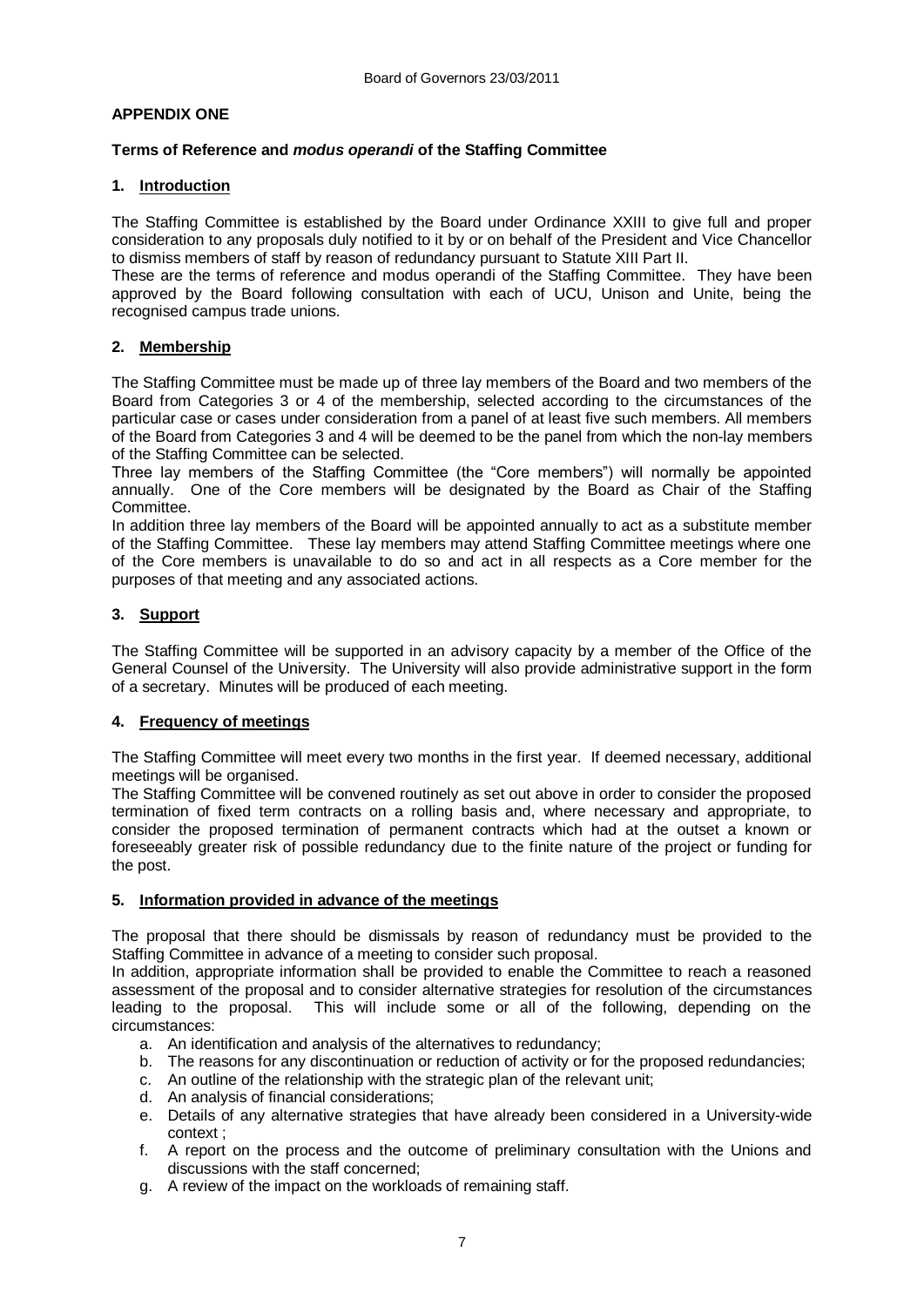# **6. Reaching a decision**

The Staffing Committee will consider the information provided and decide whether to recommend the proposal to the Board. In preparing its advice to the Board, the Committee:

- a. may request such other information as it deems appropriate and necessary to reach a reasoned assessment of the proposal and of any alternative strategies for resolution of the circumstances leading to the proposal;
- b. shall take a pan-institutional view of the circumstances;
- c. shall consult with any persons or bodies within the University as are deemed relevant;
- d. shall ensure that all suitable and appropriate alternative strategies for resolution, including redeployment and restructuring, have been properly considered; and
- e. shall receive and respond to reports from the relevant trade unions (which may be encompassed in a report from the Joint University/ Trade Union Contracts Committee).

# **7. Review**

A review of the terms of reference of the Staffing Committee will be undertaken by the Staffing Committee after six months in operation.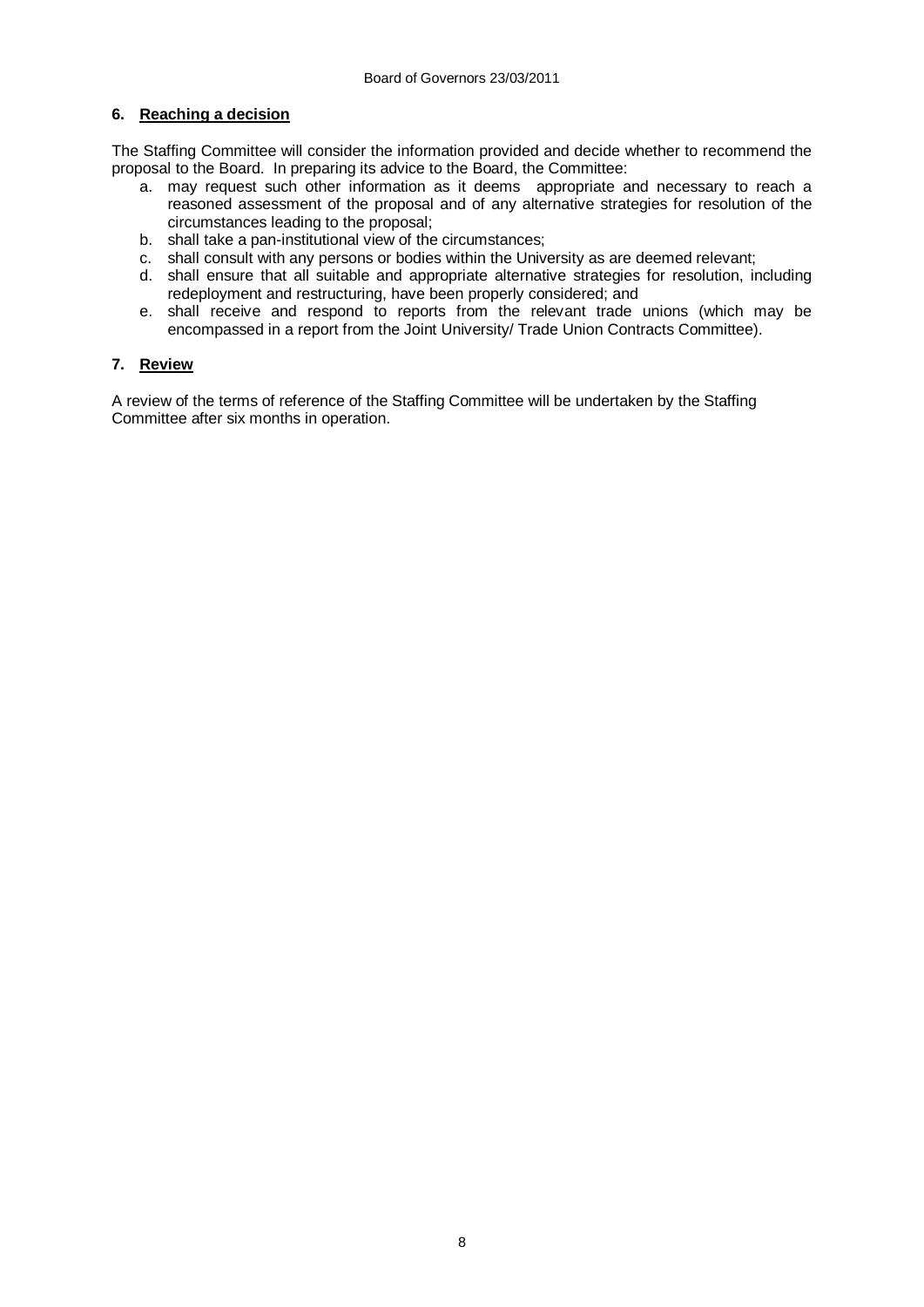# **APPENDIX TWO**

### **Introduction**

Following legislative changes to graduate contributions, all publicly funded institutions wishing to charge more than £6,000 for new full-time entrants in 2012/13 must have a new Access Agreement approved by the Office for Fair Access (OFFA). OFFA released their guidance to the sector on 8 March and our agreement must be submitted by 19 April 2011. Access Agreements must focus on four key areas:

- i) fees above £6,000
- ii) expenditure on *additional* outreach/retention
- iii) *additional* access measures
- iv) targets & milestones

This document summarises the main priorities in the Access Agreement and the Board is asked to approve the principles outlined in this Executive Summary.

### **1. Fee limits above £6,000**

1.1 The University"s undergraduate fee structure is proposed as follows:

| Course Type  | Fee   |
|--------------|-------|
| First degree | 9,000 |

### **2***.* **Expenditure on additional outreach and retention measures**

- 2.1 OFFA requires universities to spend different amounts on access according to their fee levels and profile of student population. Their metrics are outlined in **Appendix A**, together with our current expenditure, which is the highest in absolute terms in the English Russell Group.
- 2.2 The proposal is to spend close to OFFA"s upper limit of £900 per full-time equivalent student on access measures. Because of a range of variances, such as student household income data, it is planned to submit a figure close to £850 in 2012/13 and review this annually.
- 2.3 The balance of additional expenditure is currently being modelled towards 7% outreach, 4% retention/employability and 89% bursaries/fee waivers. This is on top of our substantial existing investment in widening participation outreach work.

### **3. Additional Access Measures**

- 3.1 A innovative range of new investment priorities has been developed. These can be split between outreach/retention and bursaries/fee waivers.
- 3.2 Outreach and retention New priorities include, *inter alia*:
	- new general HE awareness-raising work in Greater Manchester to replace funding lost through the ending of the Aimhigher programme in 2011;
	- a 50% increase in students benefiting from the University"s flagship sixth-form scheme the Manchester Access Programme. This programme targets disadvantaged learners in Greater Manchester and supports them to enter Manchester and other leading researchintensive institutions;
	- a new programme to increase University of Manchester staff working as governors in local schools in the most challenging circumstances;
	- greater use of contextual data in the admissions process;
	- developing a new strategy for enhancing the retention and employability of undergraduates.
- 3.3 Bursaries/Fee Waivers Packages have been developed using the following principles: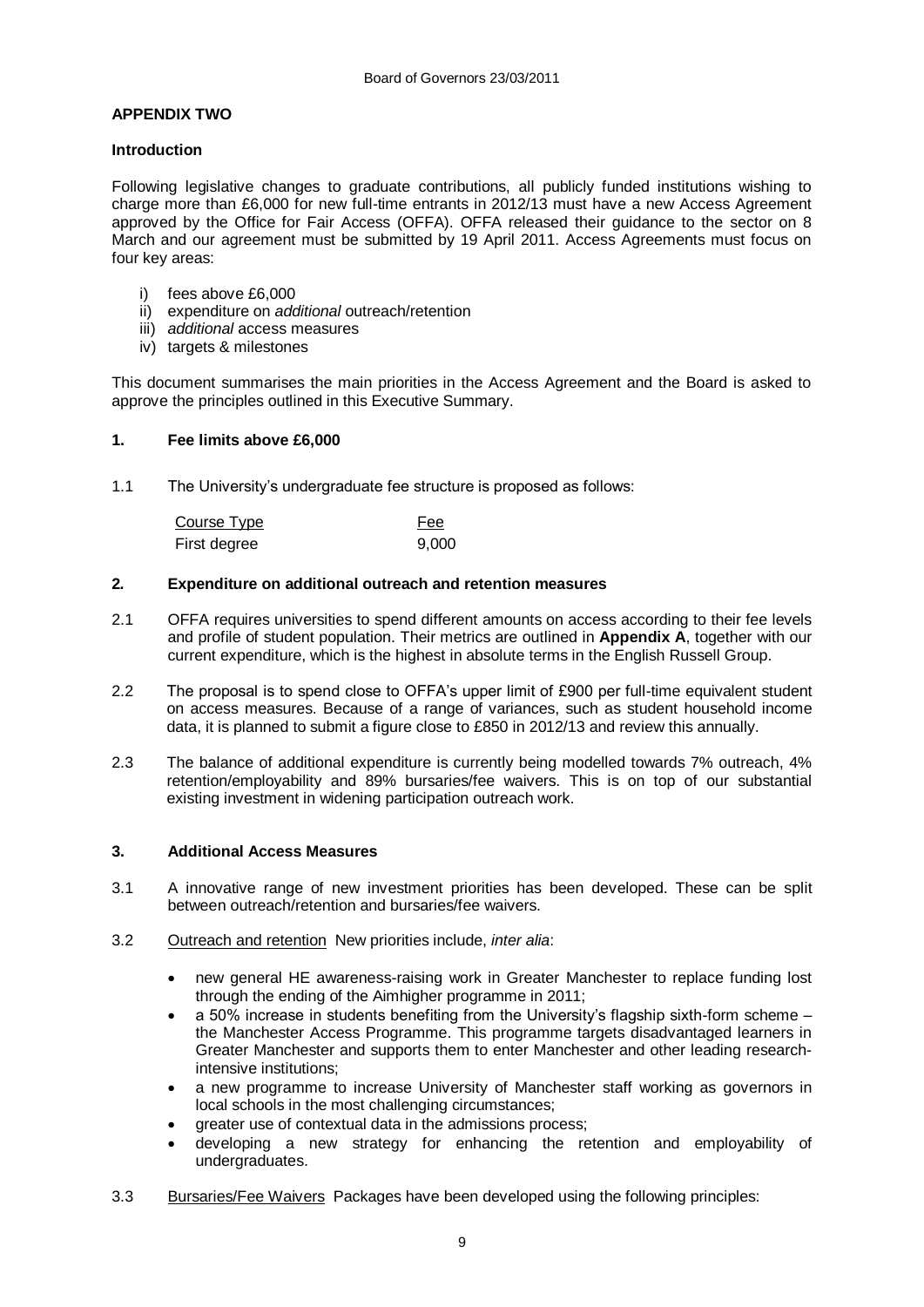- financial support is targeted at those with the greatest need, rather than on any additional academic or subject-specific criteria;
- the role of bursaries must be to facilitate access to the full Manchester experience, rather than to determine pre-entry choices between HEIs;
- students should be empowered to *choose* how to receive their financial support since their needs, circumstances and dispositions towards money differ;
- University of Manchester funded awards should be simple to understand.
- 3.4 28.6% of our most recent student intake come from households with incomes of less than £25k per annum – the Government definition of low income. In the Russell Group this is second only to Liverpool. This makes targeting financial support to low income students expensive compared to some of our research peers.
- 3.5 Students from the least advantaged backgrounds, as measured by household income, will be supported by up to £3k per annum in bursaries and fee waivers. This equates to a free year of tuition at £9k over the duration of a three year undergraduate programme. There are other generous awards that will be offered to Foundation Year, Manchester Access Programme, Year in Industry and Year Abroad students. This will ensure Manchester can attract and support talented students from all backgrounds.

### **4. Targets and milestones**

4.1 New targets and milestones must be agreed with OFFA. We already perform towards the top end of the Russell Group on widening participation performance to Manchester (see **Appendix B**). Some targets will relate to the maintenance of progress in our own student diversity. Other targets commit the University to undertaking and evaluating the impact of work to encourage more young people from primary and secondary schools to consider higher education, wherever that might be.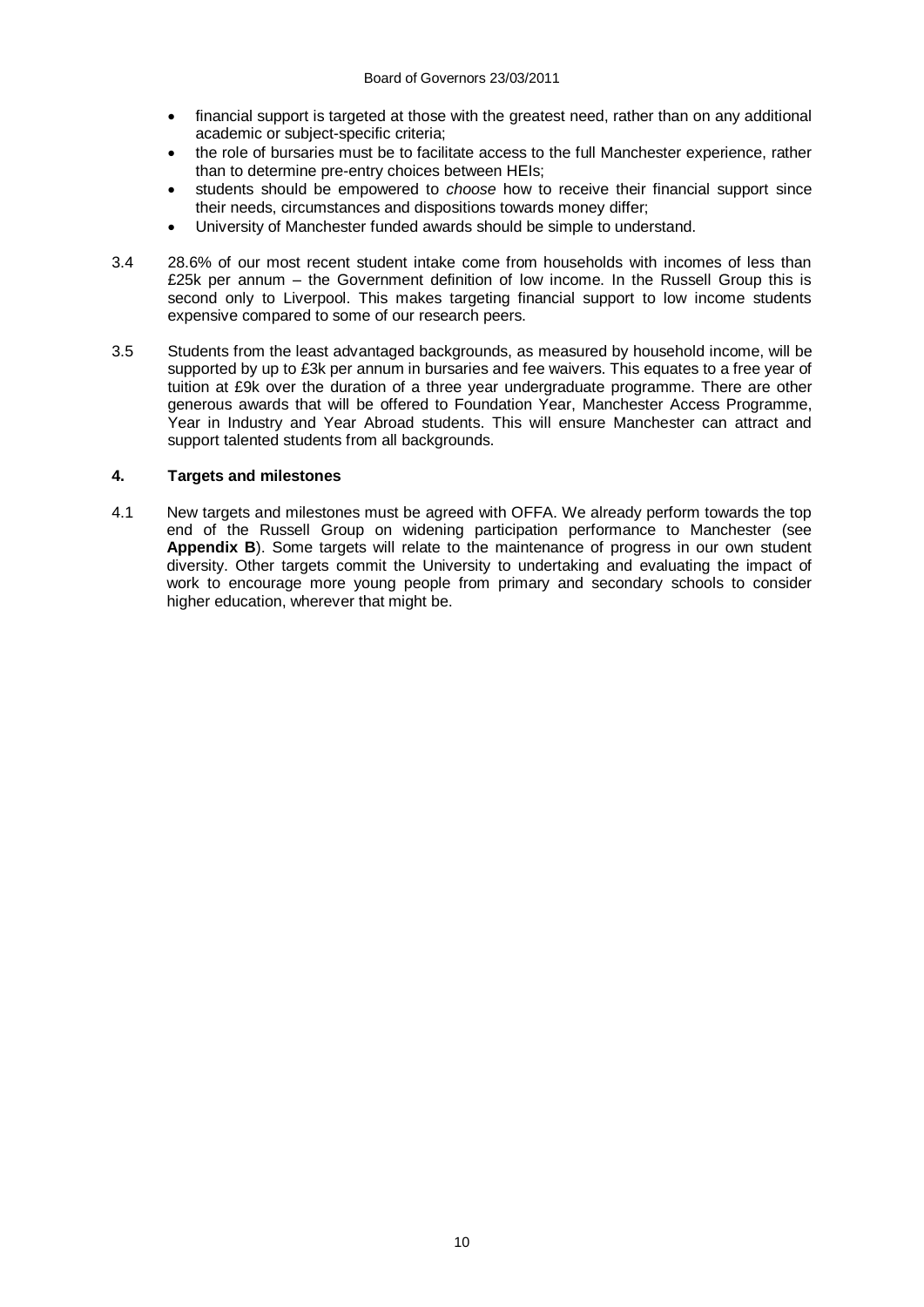# **Appendix A**



# **Table 1:** new guidance on expected spending commitments

Guideline expenditure per fee above £6,000 (including a minimum spend per fee)

**Table 2:** Actual recorded expenditure in 2008/09 Access Agreements

|                   | <b>Scholarships/Bursaries</b> |      | <b>Outreach</b> | <b>Total</b> |
|-------------------|-------------------------------|------|-----------------|--------------|
|                   | £                             | %    | £               | %            |
| <b>UCL</b>        | 3,953,000                     | 31.2 | 490,000         | 35.5         |
| Imperial          | 2,780,000                     | 31.3 | 77,000          | 32.1         |
| Liverpool         | 5,110,000                     | 29.7 | 365,000         | 31.8         |
| Warwick           | 4,189,000<br>27.9             |      | 503,000         | 31.2         |
| Oxford            | 4,962,000<br>31.0             |      | 0               | 31.0         |
| <b>Manchester</b> | 9,287,000                     | 29.2 | 400,000         | 30.5         |
| <b>LSE</b>        | 1,039,000                     | 23.7 | 190,000         | 28.0         |
| Leeds             | 6,354,000                     | 21.2 | 300,000         | 26.8         |
| Cambridge         | 25.5<br>4,229,000             |      | 0               | 25.5         |
| Nottingham        | 4,654,000                     | 18.1 | 1,107,000       | 23.4         |
| Newcastle         | 3,079,000                     | 16.1 | 1,318,000       | 23.0         |
| Birmingham        | 5,245,000                     | 21.3 | 402,000         | 22.9         |
| Kings             | 2,795,000                     | 18.9 | 96,000          | 20.6         |
| <b>Bristol</b>    | 2,653,000                     | 16.6 | 574,000         | 20.2         |
| Sheffield         | 3,137,000                     | 15.0 | 832,000         | 19.0         |
| Southampton       | 3,033,000                     | 16.0 | 280,000         | 17.5         |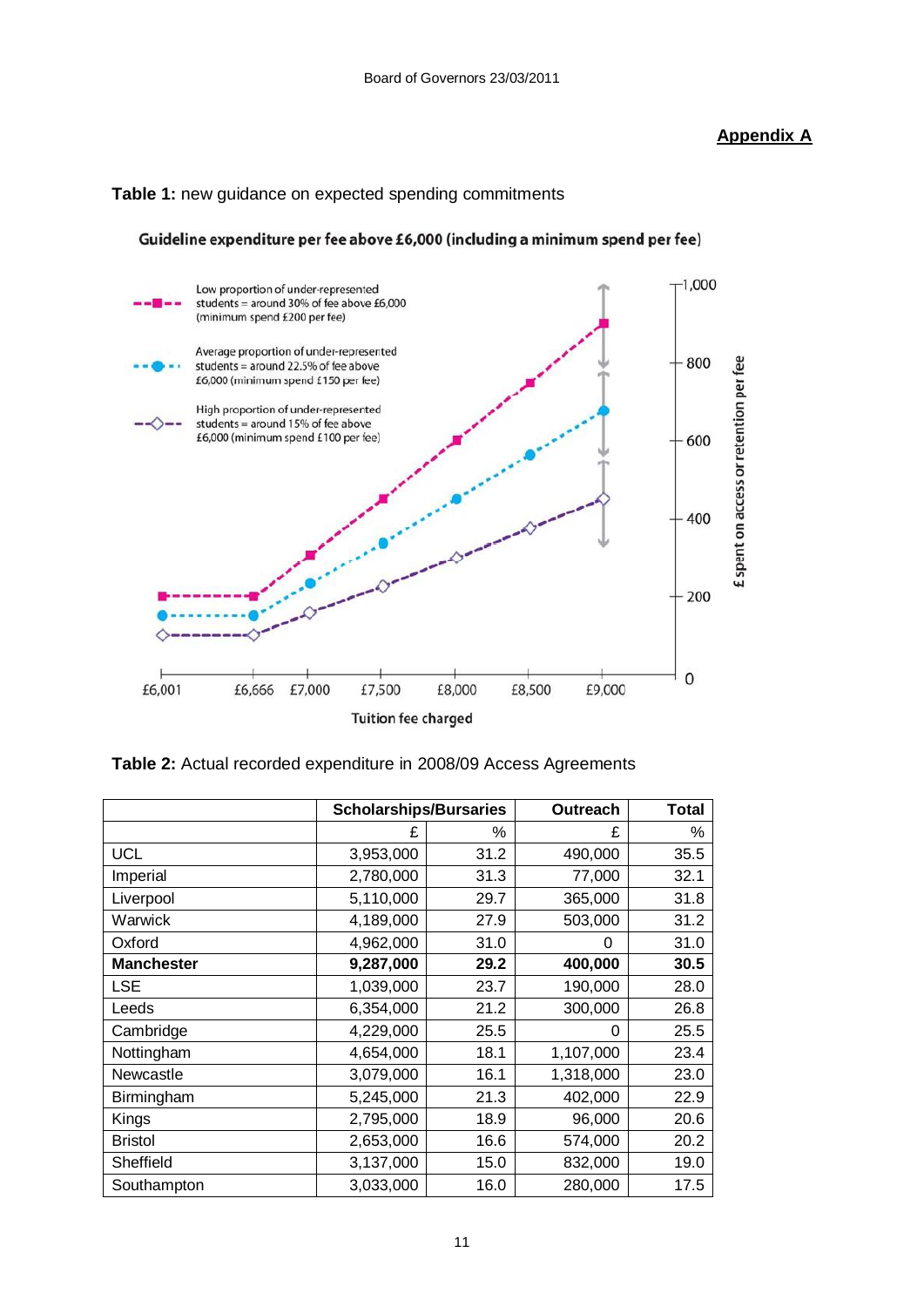### **Source: Office for Fair Access Annual Monitoring Outcomes**

# **Appendix B**

# **Current performance against main widening participation indicators**

|                             | %<br>Low<br><b>Participation</b><br>N'hoods<br>(LPN) | %<br><b>Lower Socio-</b><br><b>Economic</b><br><b>Groups</b><br>(NS-SEC) | %<br><b>State</b><br><b>Schools</b><br>and<br><b>Colleges</b> | %<br><b>Disabled</b><br><b>Students</b><br>Allowance | %<br>Low Income<br>Household<br><b>Students</b><br>$<$ £25 $k$ |
|-----------------------------|------------------------------------------------------|--------------------------------------------------------------------------|---------------------------------------------------------------|------------------------------------------------------|----------------------------------------------------------------|
| University of Manchester    | 7.5                                                  | 21.3                                                                     | 78.1                                                          | 4.9                                                  | 25.3                                                           |
| <b>Russell Group</b>        | 5.8                                                  | 22.7                                                                     | 75.9                                                          | KΒ                                                   | tbc                                                            |
| England                     | 10.2                                                 | 32.4                                                                     | 88.0                                                          | 4.8                                                  | tbc                                                            |
| English Russell Group Rank  | 3rd                                                  | 2 <sub>nd</sub>                                                          | 5th                                                           | 2 <sub>nd</sub>                                      | 2 <sub>nd</sub>                                                |
| <b>Benchmark</b>            | 6.8                                                  | 22.8                                                                     | 80.9                                                          | 3.8                                                  | n/a                                                            |
| <b>Benchmark Difference</b> | $+0.7$                                               | $-1.5$                                                                   | $-2.8$                                                        | $+^{\prime}$                                         | n/a                                                            |

Source: Higher Education Statistics Agency (HESA) Performance Indicators 2009/10 (New HESA figures are being released on 31 March that will be submitted as part of the new Acces Agreement); Access Agreement Monitoring Outcomes for 2008/09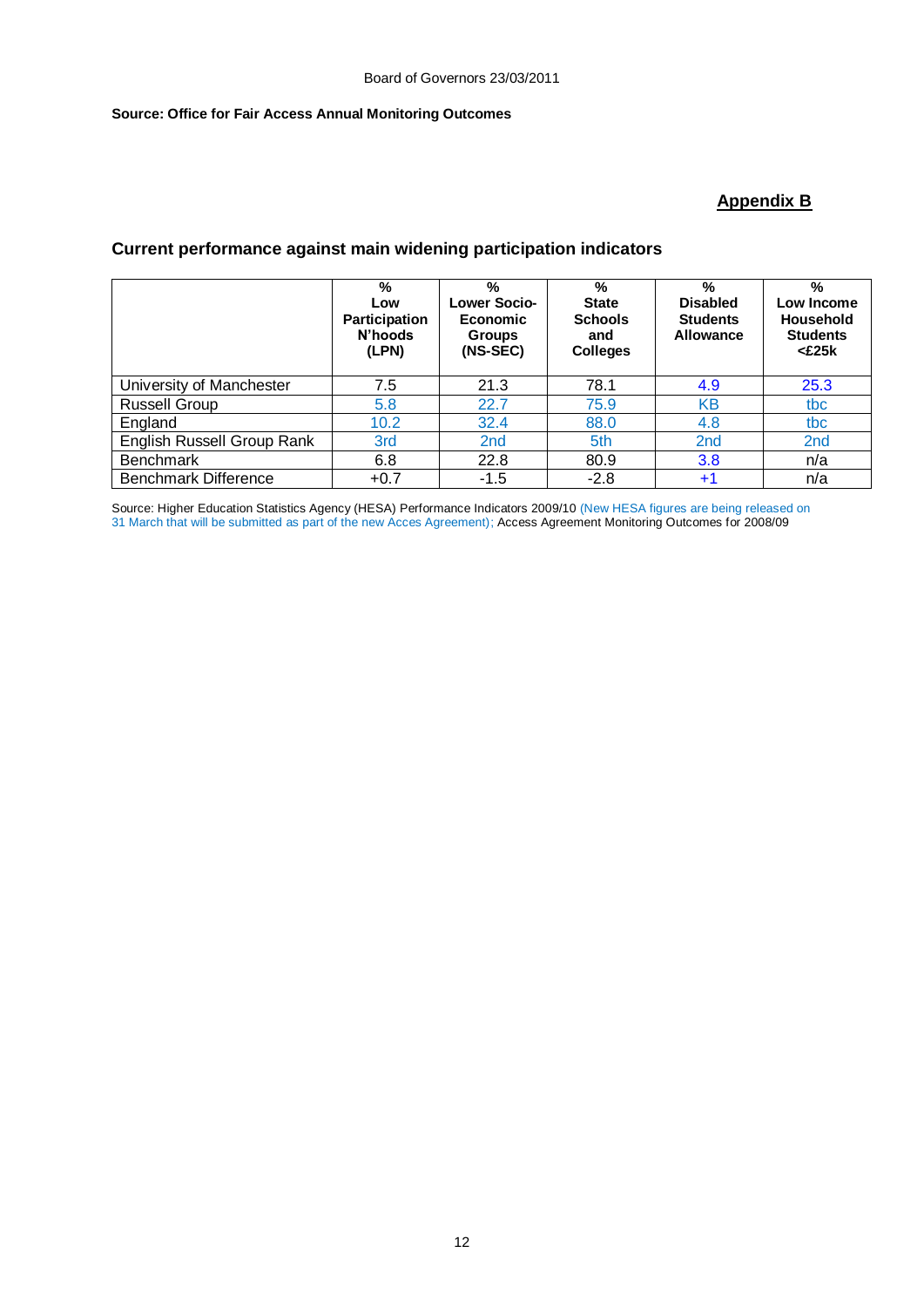### **APPEDNIX THREE**

#### **Biographical Information on Ms Janine Watson, Chair-designate of the Alumni Association.**

Janine Watson Deputy Chief Executive (Communications) Stockport Council

BA Econ Hons Economic and Social Studies 1981, University of Manchester

A high achiever in Public Relations, Janine was named by the Northwest Chartered Institute of Public Relations as PR Professional of Year 2007.

Bringing a wealth of experience in the media and local government, her career began with a graduate traineeship at *The Journal* in Newcastle upon Tyne. Her specialisation developed at the *Liverpool Echo* as Local Government Editor where Janine covered the Militant era of trade unionism and its demise. Following this came a ten year posting at the Manchester Evening News as a local government specialist. In 1999 Janine joined Manchester City Council as Head of Media. She then joined Stockport Council in 2008 in her current role.

Janine is also a guest lecturer at Manchester Metropolitan University on the MA Public Relations course.